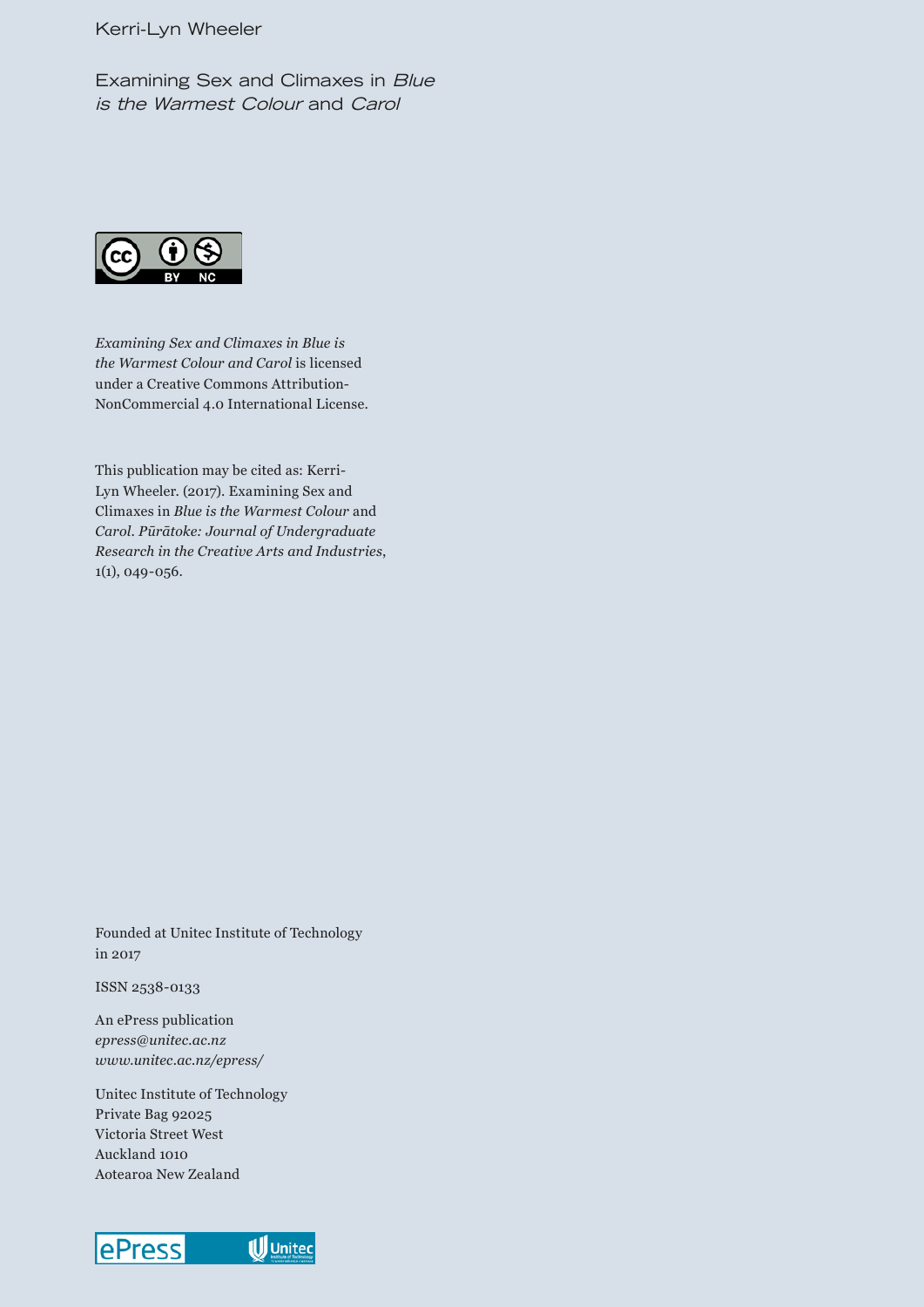# Kerri-Lyn Wheeler

# EXAMINING SEX AND CLIMAXES IN *BLUE IS THE WARMEST COLOUR* AND *CAROL*

#### Abstract

This essay uses the films *Blue is the Warmest Colour* (Kechiche, 2013), and *Carol* (Haynes, 2015) to examine the challenges and questions which arise when a male filmmaker directs a film with a queer female relationship at its centre. Whenever a male creator has authorial power over queer female subjects their authenticity comes into question. This is especially notable in the critical response to *Blue is the Warmest Colour*'s explicit sex scenes. *Carol*, however, was seen as a more authentic representation as it does not eroticise its characters to the same extent. This essay uses textual analysis of the films' climaxes and sex scenes to contrast the way in which the two relationships are represented. It also draws on feminist film scholarship. Through this, it becomes clear that it is possible for a male filmmaker to represent queer female relationships in a way which can be perceived as authentic. However, a film's sex scene will inevitably be read in the context of the filmmaker's gender and sexuality.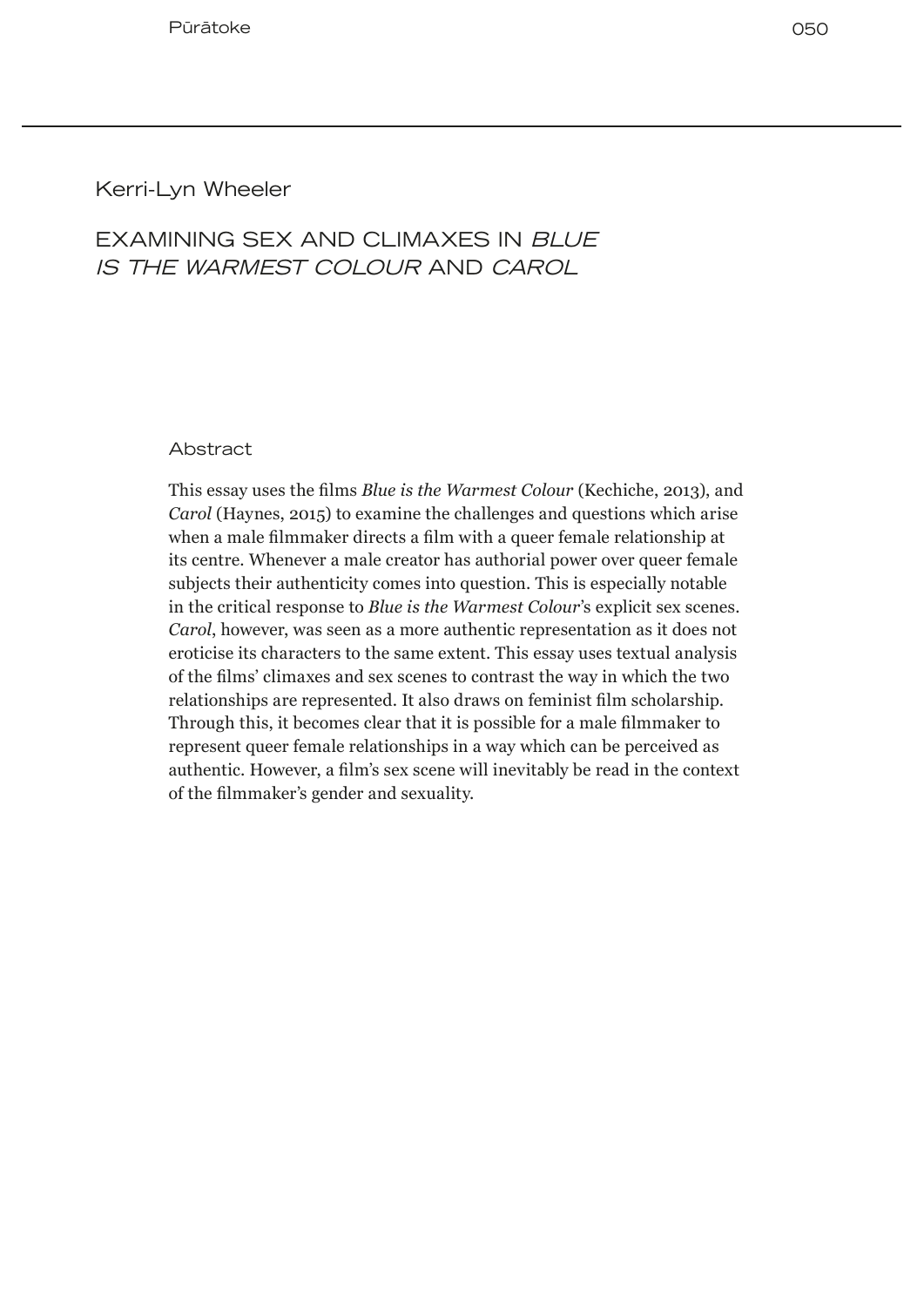The films *Blue is the Warmest Colour* (2013), directed by Abdellatif Kechiche, and *Carol* (2015), directed by Todd Haynes, are films that centralise queer female relationships. In addition, both films are adaptations of other source material: *Carol* of Patricia Highsmith's 1952 novel *The Price of Salt*, and *Blue is the Warmest Colour* derived from the graphic novel of the same name by Julie Maroh, which was originally published in 2010. These films saw great critical success, with *Carol* nominated for six Academy Awards and winning the Queer Palm at the Cannes Film Festival, and *Blue is the Warmest Colour* winning the Palme d'Or at the 2013 Cannes Film Festival. In other words, these are two of the most widely acclaimed films with a lesbian relationship at their forefront and were both directed by men. In this essay, I wish to question what happens when a man is the one telling the story of two women in love, and what happens when this story is being adapted from source material that was originally written by a queer woman. I draw on the work of Ann M. Ciasullo, Karen Hollinger, Natasha Distiller and Laura Mulvey to connect these films' representation of sex to feminist film theory. Textual analysis of each film, including the differences from the source material, will illuminate the authorial choices and cinematic effects of male-oriented framing of queer female desire, how this plays into how each film changing or maintaining its original ending, and the difference in how sex scenes are portrayed in each film.

*Blue is the Warmest Colour* is a coming-of-age film set in modern-day France, which portrays the romance between two girls, Adele (Adèle Exarchopoulos) and Emma (Léa Seydoux). Beginning in Adele's last year of high school, *Blue is the Warmest Colour* deals with Adele coming to terms with her sexuality after she sees Emma on the street and becomes infatuated with her. The film then follows their relationship from its inception to the resolution of their break up. *Carol* follows the story of Therese (Rooney Mara), a young shop clerk who wishes to become a photographer, and her relationship with Carol (Cate Blanchett), an older woman going through a divorce from her husband and struggling to maintain custody of her daughter. The film predominantly deals with Carol and Therese's relationship and Carol's divorce. *Carol* also showcases the struggles of being a queer woman in 1950s America. Both films deal with a younger female character who becomes infatuated with an older woman who has come to accept her desire for other women. Prior to *The Price of Salt*'s publication, happy endings to lesbian narratives were all but unheard of; *Carol*  maintains the relatively happy ending which the novel it was based on became known for. On the other hand, *Blue is the Warmest Colour* changes the sad ending of the graphic novel for one which presents Adele with having a more hopeful outcome. These endings provide insight into the questioned purity of adaptations, which will be later discussed.

### Sex scenes

When looking into how a film represents sexuality, analysing how the sex scenes between characters are articulated is crucial. Haynes and Kechiche approached the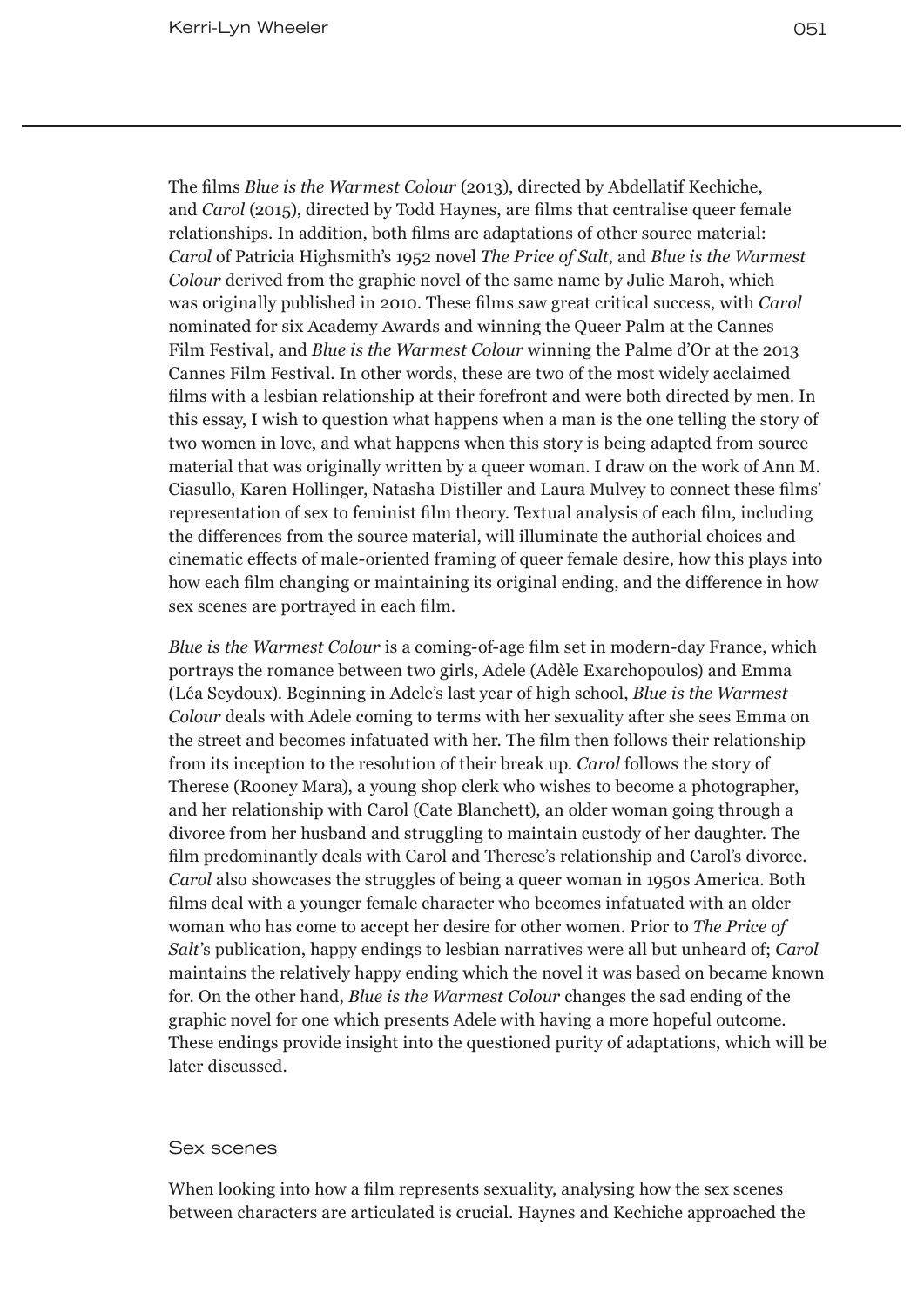onscreen portrayal of lesbian sex from different angles. *Carol* places far less emphasis on eroticising the female body in its single sex scene. While both characters are nude in the scene, no close-up shots linger on their form, and the majority of the scene is shot in a medium framing. Haynes uses this scene as an opportunity to show the romantic feelings of these characters finally being expressed, having had taken one hour and twenty minutes of the film's run time to build to this climatic scene. The scene also serves a narrative purpose, and is therefore less gratuitous than the sex scenes in *Blue is the Warmest Colour*. At this point in the film, a private investigator, who was hired by Harge, Carol's husband, is following Carol and Therese to find proof of Carol's lesbianism, which will lead to Harge gaining full custody of their daughter. The private investigator records the two of them having sex and sends the audio tape to Carol's husband. The scene ensures that the audience does not have to rely on subtext to be able to clearly read why Carol becomes so upset when she finds out that they have been recorded. Through this scene Haynes is able to advance the plot, ensuring that it serves a clear purpose to the film. Additionally, it is because the sex scene does not overly eroticise the two characters that it does not feel gratuitous.

*Blue is the Warmest Colour*'s sex scenes are seemingly far more gratuitous. While Kechiche's choice of using no added soundtrack to these scenes calls to mind Chantel Ackerman's 1974 film *Je, Tu, Il, Elle,* in which a lesbian sex scene is depicted with only diegetic sound, but that is where the similarities end. His camerawork shatters any realism that Kechiche hoped to gain via comparison to Ackerman's approach to screening lesbian sex. Where Ackerman places her camera theatre-like, stationary and at a distance from the action, Kechiche favours close-ups and shots that pan over the two actresses' bodies. The first sex scene between Adele and Emma fully exemplifies what Laura Mulvey deemed "The Male Gaze", illustrating Mulvey's argument that "in their traditional exhibitionist role women are simultaneously looked at and displayed, with their appearance coded for strong visual and erotic impact" (1989, p. 11). Indeed, this sex scene is coded almost entirely for erotic impact, with its use of lingering close-ups and prosthetic genitalia. The scene begins with a medium shot of Adele and Emma's naked bodies pressed together; the camera tilts up and down offering the viewer an eroticised view of both their forms. The rest of the scene relies on a series of close-ups of various sexual acts. The camera cuts frequently to show Adele and Emma in different positions, making the already long scene (around 7 seven minutes in length) feel even longer. Their bodies are given to the viewer as a form of spectacle, with the scene only providing slight narrative support to the development of their relationship. Maroh, after watching the film which was based on her graphic novel, wrote on her blog that the scene was, to her, "a brutal and surgical display, exuberant and cold, of so-called lesbian sex, which turned into porn, and made me feel very ill at ease" (Maroh, 2013, para. 7). While the original novel did have a few pages of more graphic sexual content, Maroh felt that the film portrayed lesbian sex in an unrealistic fashion, stating that what was missing on set were actual lesbians (Maroh, 2013). It is difficult to read this choreography of this scene without taking into account Kechiche's heterosexuality, which shines through in the way in which he uses the camera to linger voyeuristically on the naked forms of the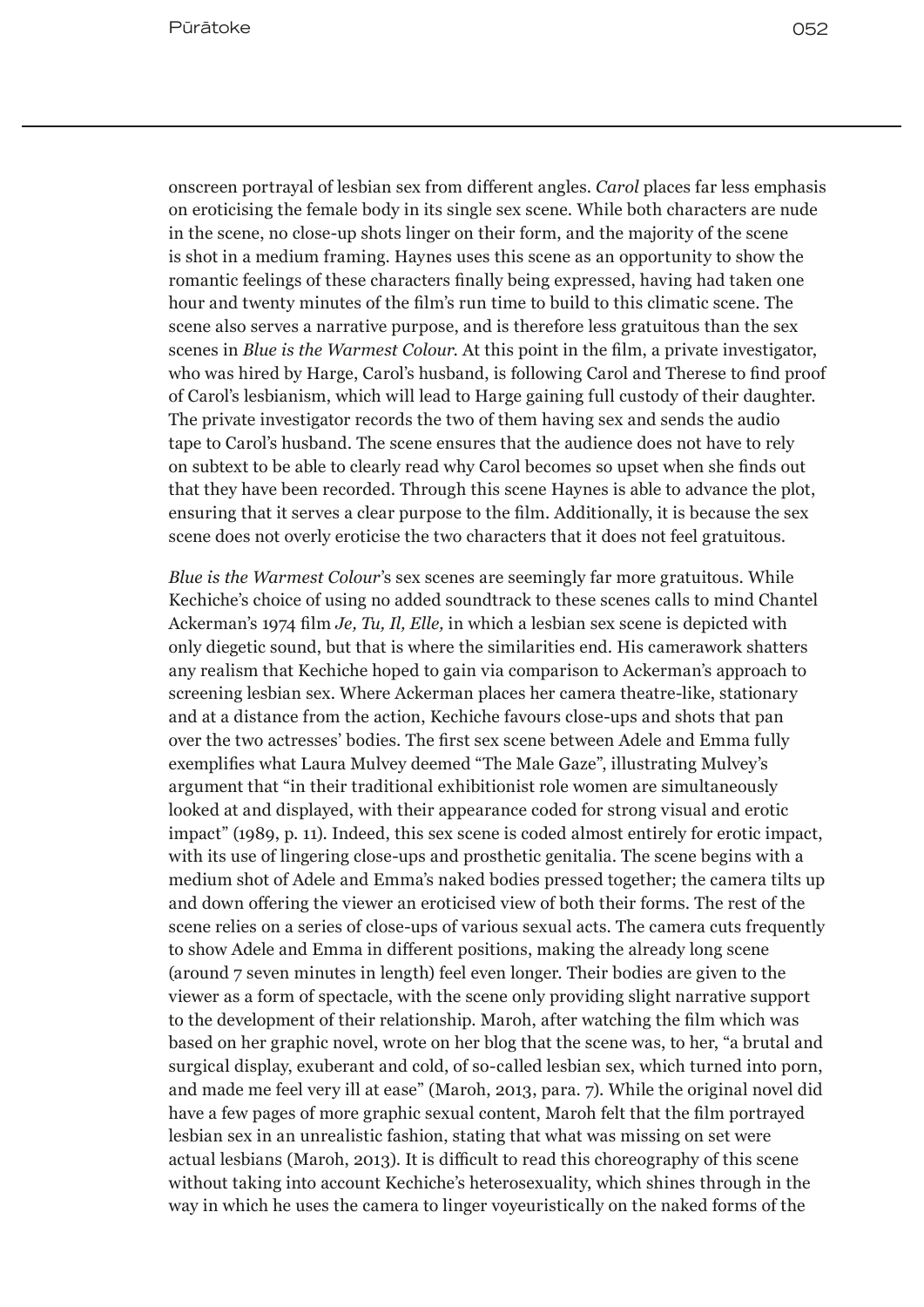characters. This scene illustrates Distiller's claim that "female sexuality has always been theorised within masculine parameters" (2005, p. 47. The sex scenes in *Blue is the Warmest Colour* are shown through a male lens and showcase a masculine idea of what lesbian sex looks like.

It is also interesting to note that in both films the central relationship showcases women who are more 'femme' than 'butch' (Ciasullo). In both cases, this can be read as a way of making the relationship – and the sex scenes – more marketable to the viewer, as the average viewer might find watching two conventionally attractive women more pleasurable. As Ciasullo states, "…the femme body is nearly always a white, upper-middle class body" (2001, p. 578), femme in this case referring to a feminine lesbian. This preference for conventionally attractive lesbians indicates that directors find portraying a queer relationship risky enough without having to add other elements that challenge conventions of female representations.

The endings of relationships and the endings of films

Within *Carol* and *Blue is the Warmest Colour,* the romantic relationship at each film's centre deals with different challenges. Within *Carol,* the struggles are those of a queer relationship in the 1950s, with Carol trying to maintain custody of her daughter. In *Blue is the Warmest Colour,* the central struggles are related to Adele being scared that Emma will leave her, resulting in Adele entering a sexual relationship with one of her male co-workers while still dating Emma. At a point in each film, the relationship between the two central characters is severed: in *Blue is the Warmest Colour,* when Emma finds out about Adele's infidelity, and in *Carol,* when Carol's husband uses the tapes he has of her and Therese to threaten Carol with losing custody. Carol then ends her relationship with Therese to temporarily reconcile her relationship with her husband, so that she can keep having a relationship with her daughter.

*Blue is the Warmest Colour* culminates with Adele and Emma's relationship ending. Emma has fallen in love with another woman, and Adele – after failing to rekindle the relationship – is left single at the end of the film. However, in the final scenes of the film, she converses with a man (who earlier in the film kept her company at a party when Emma abandoned her to talk to people higher up in the art world) thus hinting towards a potential romantic relationship. As she walks out of the gallery and down the street, a reverse shot reveals him also walking out of the gallery looking for her. While Adele is positioned as a bisexual, the film strongly indicates her relationship with Emma was an anomaly. Though Adele is shown to be a bisexual woman, through her relationship with Emma and various men, Emma is the only female figure that Adele sleeps with. This ambiguous approach to Adele's sexuality links back to her categorisation as 'femme'; Ciasullo argues that "within mainstream culture, the femme is not really considered a lesbian" (2001, p. 599). While the trend of only portraying femme lesbians whose sexuality is deemed to be a phase is beginning to fade out, it is still evident in popular culture. Adele's 'femme-ness', when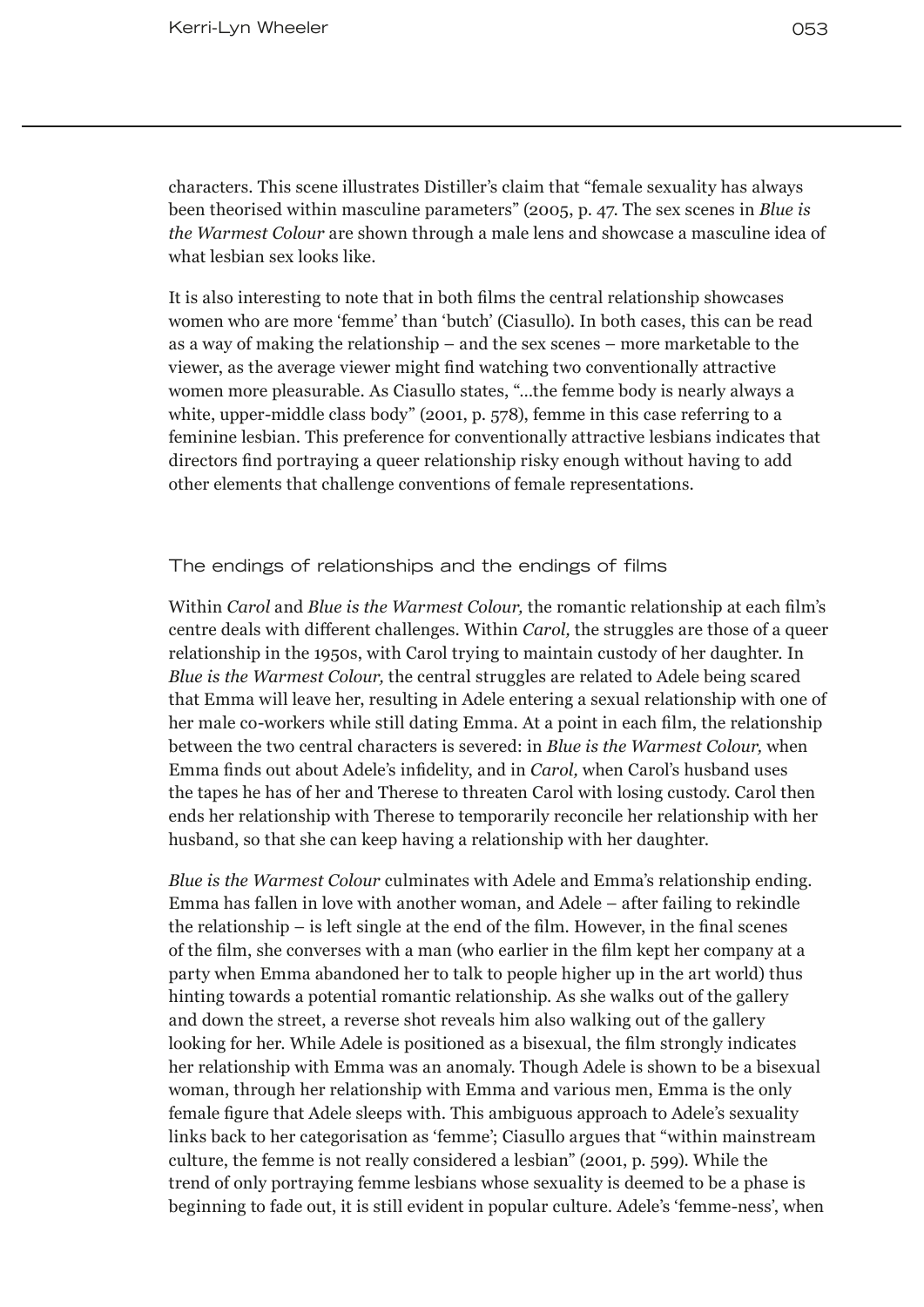coupled with her relationships with men, could cause viewers to read her sexuality as 'inauthentic'. As Ciasullo argues, "… in mainstream cultural representations of lesbianism, there is always a *but,* always the possibility … that she who is lesbian … can 'unbecome' lesbian" (2001, p. 592). In addition, the fact that Emma and Adele's relationship was broken apart due to Adele's affair with a man underscores the film's lack of commitment regarding lesbian sexuality. Here I do not wish to erase the validity of bisexuality, but to point out that within *Blue is the Warmest Colour*, Adele's bisexuality offers ample opportunity for the male viewer to fantasise, and these fantasies would conform to representational strategies historically aligned with heterosexuality. This is highlighted through Emma being the only female in the narrative who Adele has long-term feelings for. Adele's relationship with Emma, and brief kisses with her classmate, are shown as adolescent experiences which she – by the end of the film – has moved on from. Adele will always love Emma, but it is implied she is the only girl who she will ever love. The film leaves her to pursue more conventional heterosexual relationships.

Meanwhile, the ending of *Carol* functions quite differently. While I cannot argue that the ending of *Blue is the Warmest Colour* does not offer a sense of hope for both Adele and Emma, it is a sense of hope which separates them. At the end of the film, they are both moving on from the relationship. *Carol,* however, ends with Therese and Carol looking at each other from across the room, and the promise that they will find a way to be with each other. At this point in the film, Carol has told her husband that she cannot stop herself from being who she is and relinquished custody of her daughter, with the condition that she has visitation rights. The ending of the film is, in the world of lesbian cinema, a relatively happy one in terms of their relationship. While there is no romantic speech and embrace where the couple promises to love each other forever, the glance between Carol and Therese is full of promise. *Carol*'s ending directly parallels *The Price of Salt.* By comparing these two endings, we can begin to understand Hollinger's argument that "to create a lesbian subject position in a film, clearly it takes more than simply replacing a heterosexual with a lesbian couple" (1998, p. 12). In a heterosexually-centred film, the ending of *Carol* would be considered disappointing by a mainstream audience. They would expect an ending that more clearly rewarded them for having followed this couple's story, but in the world of the 1950s, the ending of *Carol* is perhaps more accurate. Alternatively, the ending of *Blue is the Warmest Colour* repeats strategies of traditional heterosexual love stories, and would perhaps work better as such. If the ending was placed into a film that followed a heterosexual couple, the bittersweet feeling of hope which Kechiche aimed to portray would shine through. However, in this queer love story, we cannot escape the sexual politics that occur when a queer female protagonist spends the film in a relationship with another female character, only for the film's ending to foreshadow a (corrective) heterosexual romance.

*Blue is the Warmest Colour'*s deviation from the original source material is even more problematic than its compromised ending. The graphic novel begins with the death of Clementine – who in the film was renamed Adele – who, after being kicked out by Emma, went to live with her friend Valentin. During this time Clementine becomes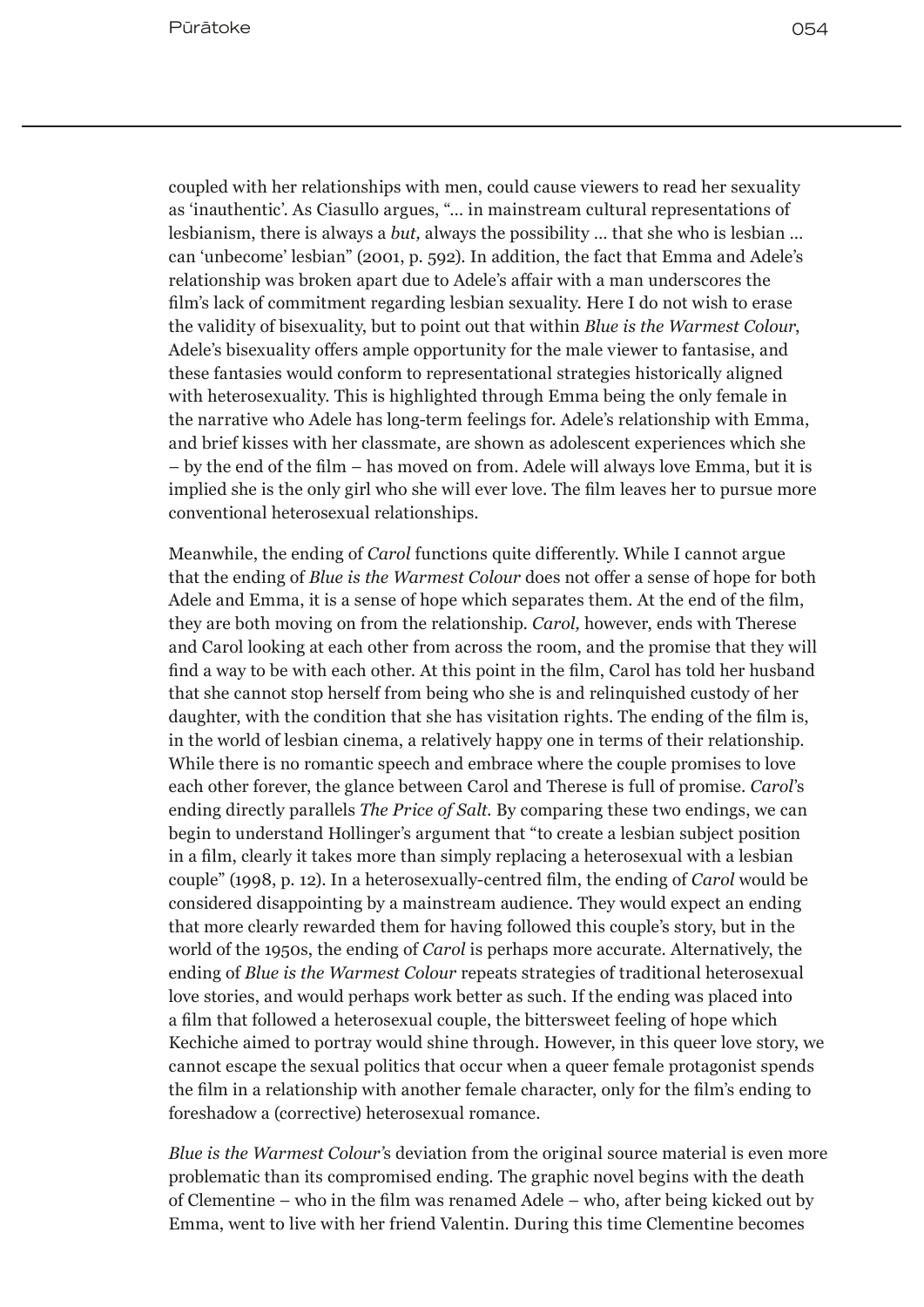addicted to pills, which leads to her death. Prior to her dying, though, she and Emma reconcile. Clementine leaves Emma her notebooks, which she wrote during their relationship; on the back she had written a note asking Emma to not linger on her relationship with Clemetine and to move on. Kechiche's rewrite of the ending, while subverting the tired bury-your-gays trope, which queer scholarship has sufficiently analysed, also got rid of any political discourse that the film may have raised. While there may have been backlash to yet another queer character dying on film, Kechiche missed an opportunity to create conversation around the acceptance of LGBTQ youth and the struggles they face, such as being kicked out of their homes. This is not the only change in the adaptation which Kechiche made to tell a more conventional story. In the graphic novel, Clementine is kicked out of her house by her parents because of her sexuality; in the film they think Emma is just her philosophy tutor. While Kechiche's ending is more conventionally hopeful, the changes he made in the film have erased the adaptation's potential to call attention to issues, such as queer youth being disowned by their parents and the rising addiction statistics in LGBTQ youth, raised by the graphic novel.

# **Conclusion**

This essay investigates multiple effects of a male filmmaker creating a film that is centred on a queer female love story. I complicated this issue by analysing two films which were based on source material written by queer females. Through this analysis I found that adaptations of queer women's stories by male directors are more successful – in terms of accuracy – when they follow the source material closely. My analysis of each film's sex scenes revealed that when the scene serves the plot, sex scenes are less gratuitous. Through a reading of both films' portrayals of the romantic relationships and their endings, Karen Hollinger's argument that one cannot just place a queer female couple into a heterosexual framework and expect it to be an accurate portrayal (1998) becomes pertinent. Maintaining the original source's approach leads to greater authenticity in the portrayal of lesbian sexuality than adapting it to suit conventions historically based in heterosexual tropes. In the end, *Carol*, which stayed close to the original source material, is the film that portrays the lesbian experience more accurately, most likely due to the original author's experiences and intentions remaining inscribed in the text. This essay's results would be interesting to contextualise in light of films directed by women or other queer filmmakers.

Maintaining the original source's approach leads to greater authenticity in the portrayal of lesbian sexuality than does adapting it to suit conventions historically based in heterosexual tropes.